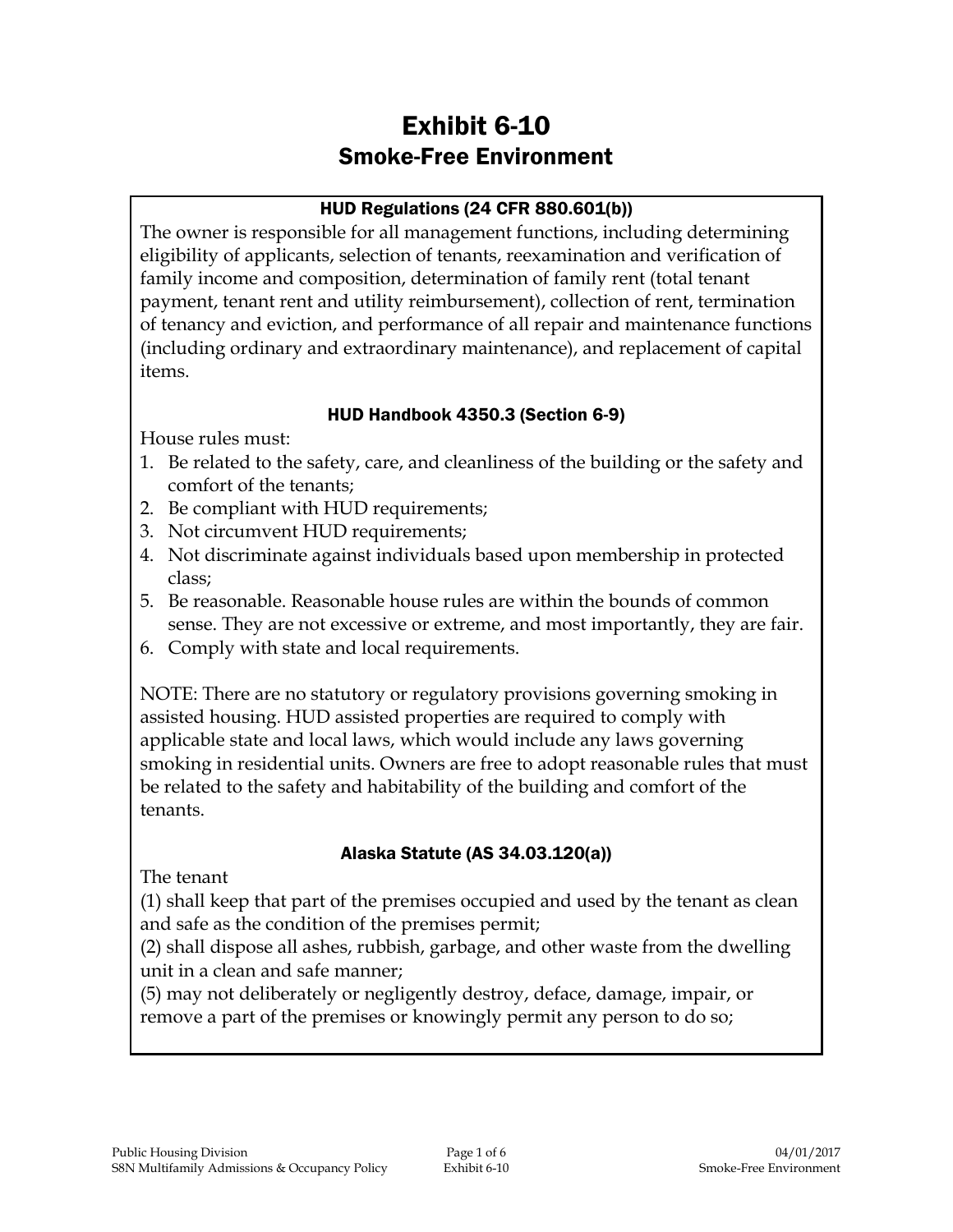# Alaska Statute (AS 34.03.130(a))

A landlord may adopt rules and regulations, which shall be posted prominently on the premises, concerning the tenant's use and occupancy of the premises. A rule or regulation is enforceable against the tenant only if

(1) its purpose is to promote the convenience, safety, health, or welfare of the tenants in the premises, preserve the landlord's property from abusive use, or make a fair distribution of services and facilities held out for the tenants generally;

(2) it is reasonably related to the purpose for which it is adopted;

(3) it applies to all tenants in the premises in a fair manner;

(4) it is sufficiently explicit in its prohibition, direction, or limitation of the tenant's conduct to fairly inform the tenant of what the tenant must or must not do to comply;

(5) it is not for the purpose of evading the obligations of the landlord; and (6) the tenant has notice of it at the time the tenant enters into the rental agreement.

#### AHFC Policy

AHFC mandates a smoke-free environment in its units, buildings, and common areas. At a minimum, smoking is prohibited in outdoor areas within 25 feet of housing and administrative office buildings.

# 1. Reasonable Accommodation

A person with a disability may request a reasonable accommodation for alternate locations to smoke and remain in compliance with the smoke-free environment rules. AHFC will not provide an exception to rules prohibiting smoking in units, the building interior, or common areas.

# 2. Lease Compliance

The smoke-free environment rules pertain to the head of household, household members, guests or visitors, persons providing services to AHFC tenants, AHFC contractors, and AHFC employees. The HUD Model Lease for Subsidized Programs refers tenants to AHFC's smoke-free rules in Section 14 by incorporating the House Rules.

The House Rules will be provided to each family upon execution of a HUD Model Lease for Subsidized Programs and at their request.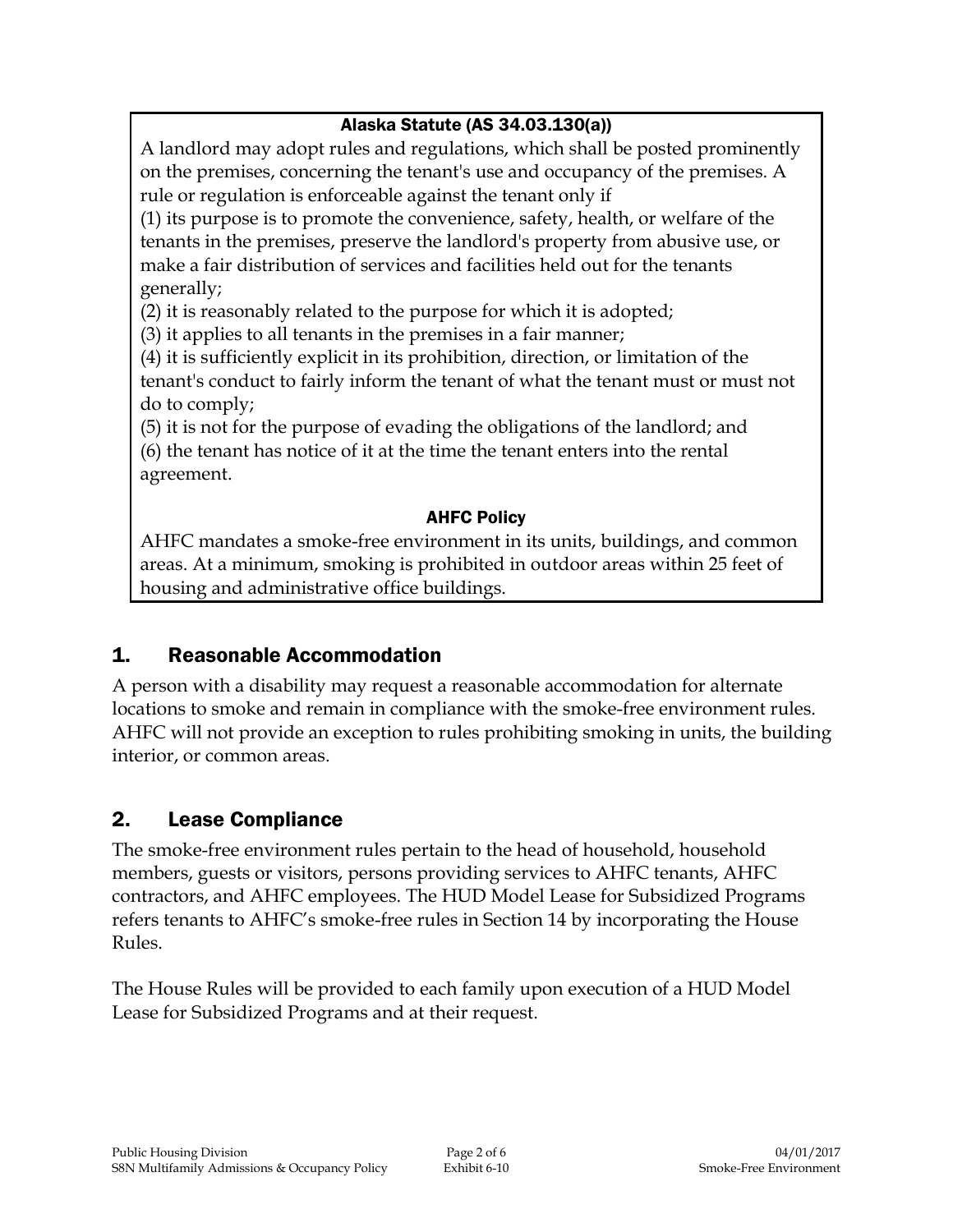#### 2.A Tenant Obligations

Tenants are responsible for:

- $\triangleright$  Informing guests and visitors of the smoke-free policy
- $\triangleright$  Monitoring the behavior of their guests or visitors
- $\triangleright$  Monitoring the behavior of persons contracted by them providing services in their unit, the building, or common areas
- $\triangleright$  Reporting possible violations of the rule to AHFC
- $\triangleright$  Costs of repairs to a unit due to damage from smoke odors or residue

AHFC encourages individuals to report:

- $\triangleright$  if she/he smells smoke in any place in the building
- $\triangleright$  if she/he observes any individual smoking in any areas not permitted under this policy

#### 2.B AHFC Obligations

AHFC will investigate all complaints or violations and take appropriate corrective action.

### 3. Smoking Definition

The term smoking means inhaling, exhaling, burning, or carrying any lighted or heated cigar, cigarette, pipe, or hookah (water pipe) or any other lighted or heated tobacco or plant product intended for inhalation, whether natural or synthetic, in any manner or in any form. Smoking also includes the use of an electronic smoking device which creates an aerosol or vapor in any manner or form.

Electronic smoking device means any product containing or delivering nicotine or any other substance intended for human consumption that can be used by a person in any manner for the purpose of inhaling vapor or aerosol from the product. The term includes any such device, whether manufactured, distributed, marketed, or sold as an ecigarette, e-cigar, e-pipe, e-hookah, or vape pen, or under any other product name or descriptor.

# 4. Smoke-free Areas

Smoking is not permitted anywhere on the premises, except in those areas designated specifically for that purpose.

#### 4.A Apartments or Units

The smoke-free environment includes the interior of the unit, any porch or arctic entry to the unit, any deck or patio, and any balconies.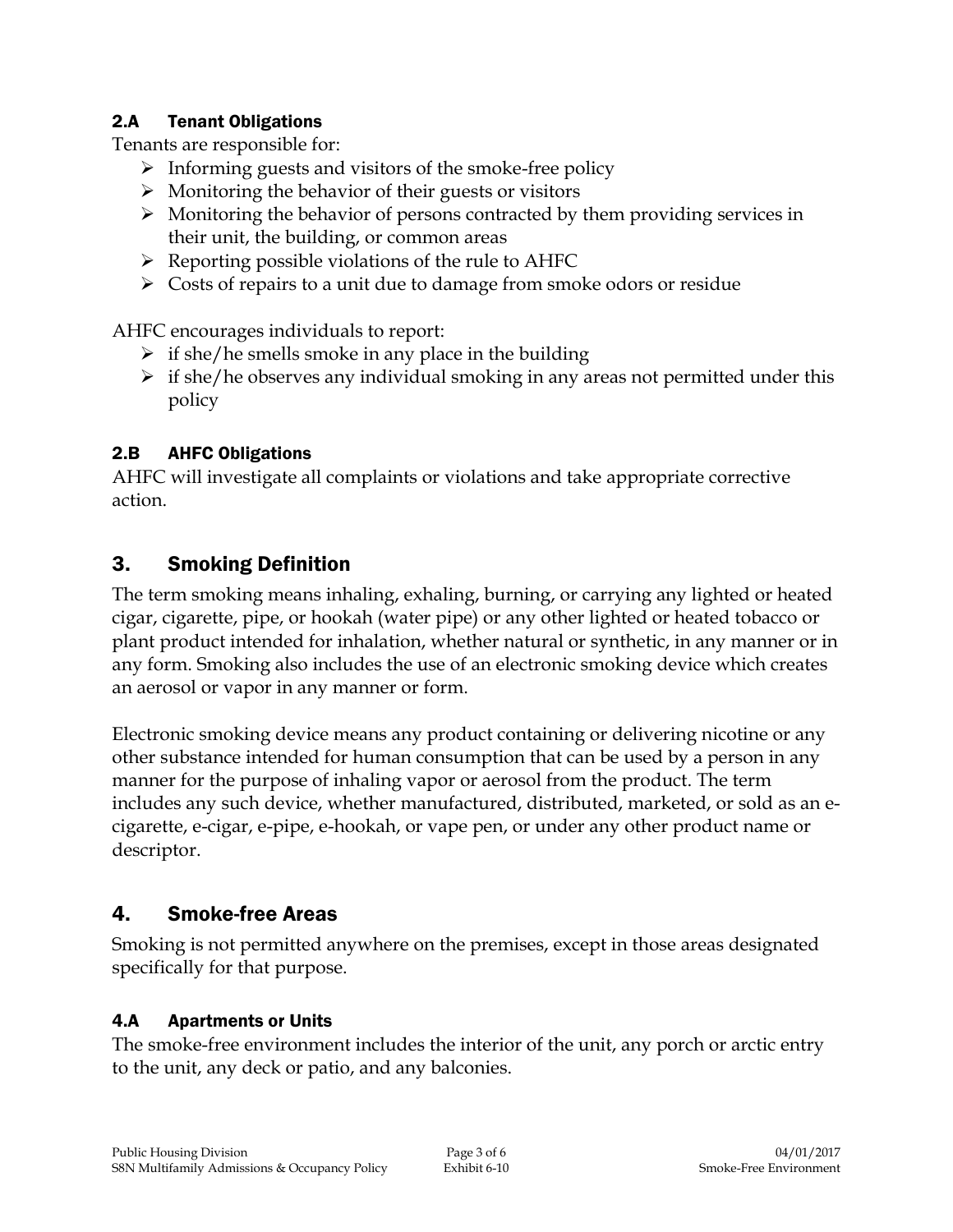#### 4.B Buildings

The smoke-free environment includes all interior areas of the building. This includes any spaces such as a manager's office, maintenance area, utility room, trash room, or mechanical area.

#### 4.C Common Areas

The smoke-free environment includes all common areas of the building. This includes any interior or exterior hallways, bathrooms, community rooms, elevators, laundry rooms, mailbox rooms or areas, building entrance areas, and special use areas such as a television room or computer lab. This also includes any area contracted by a third-party to deliver services to AHFC or its residents.

Common areas include spaces provided by AHFC for the enjoyment of tenants such as playgrounds, picnic areas, or barbeque areas. Smoking is not permitted in these areas, and smokers will not smoke within 25 feet of these areas.

#### 4.D Properties

Due to the wide variety of building configurations and property sizes, AHFC will designate a property as either a smoke-free property or a property where smoking will be allowed in designated areas.

#### 4.D.1. Smoke-Free Property

These locations do not have any open or shared exterior common spaces that are located at least 25 feet from a building. Tenants will need to leave AHFC property in order to smoke.

#### 4.D.2. Properties with Open Space

These locations possess open spaces or shared exterior spaces that are at least 25 feet from a building. Tenants must ensure that they remain at least 25 feet away from a building before smoking.

# 5. Smoking Areas

If a building has a designated smoking area, that place will be marked as such. That area will provide containers for properly disposing of smoking materials. If no designated smoking area exists at a building, smokers will ensure that smoke does not enter (through entrances, windows, ventilation systems, etc.) any area where smoking is prohibited.

Individuals agree to smoke in designated areas and properly dispose of all smoking materials including smoking by-products. Failure to dispose of smoking products properly can constitute a hazard to the building and may result in a lease violation.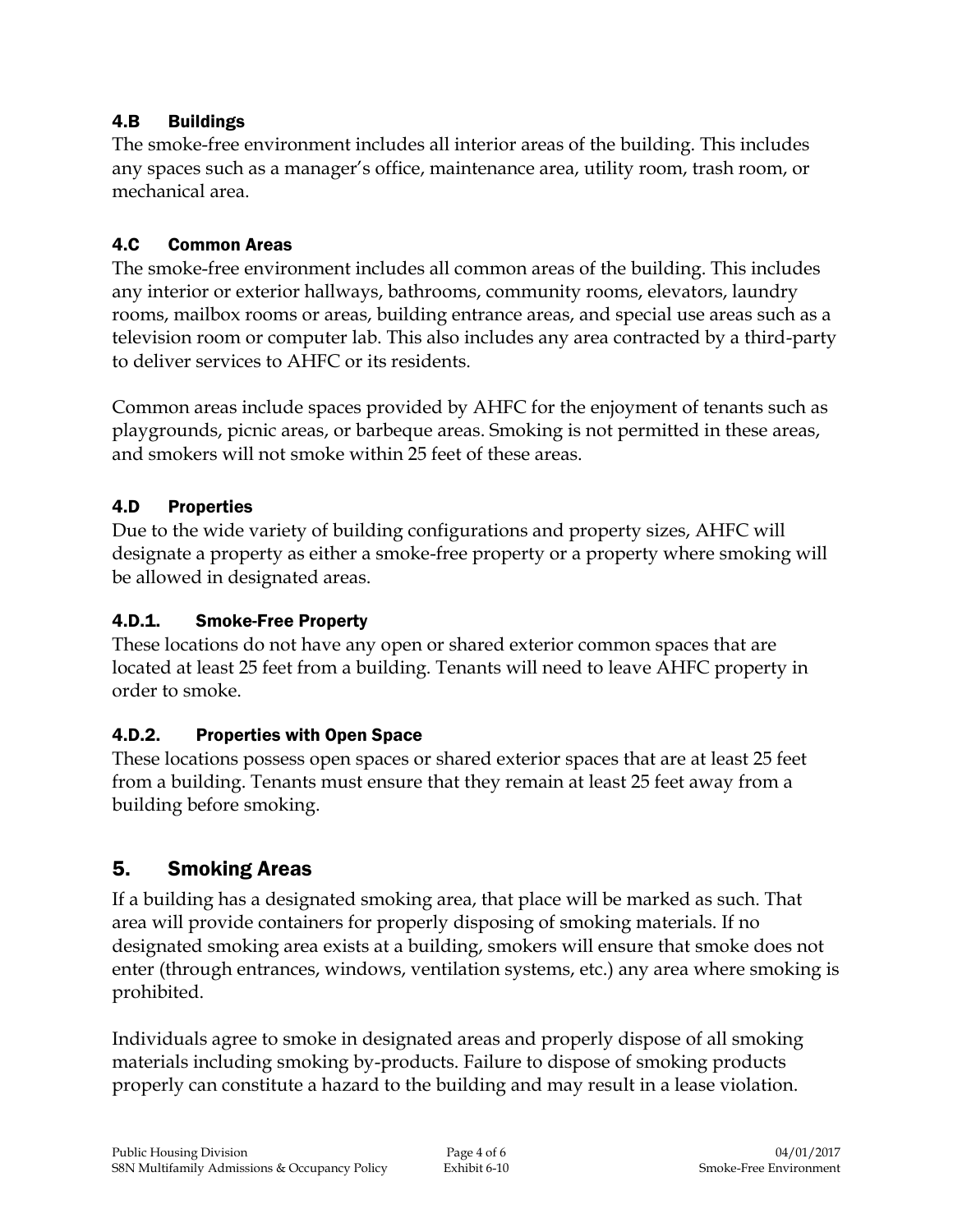# 6. Violations

Families may commit minor or serious violations of the lease by failing to observe smoke-free rules. Violations of the lease are eligible for AHFC's grievance procedure.

#### 6.A Minor Violations of the Lease

AHFC will notify the family of a minor violation through a written notice. More than four violations of the smoke-free environment rule in a six-month period may result in a Correctable Notice to Quit.

#### 6.B Serious Violations and Termination

#### HUD Regulations (24 CFR 880.607)

(a) Applicability. The provisions of this section apply to all decisions by an owner to terminate the tenancy of a family residing in a unit under Contract during or at the end of the family's lease term.

(b) Entitlement of Families to occupancy  $-$  (1) Grounds. The owner may not terminate any tenancy except upon the following grounds:

(i) Material noncompliance with the lease;

(ii) Material failure to carry out obligations under any State landlord and tenant act;

(iii) Criminal activity by a covered person in accordance with sections 5.858 and 5.859, or alcohol abuse by a covered person in accordance with section 5.860. If necessary, criminal records can be obtained for lease enforcement purposes under section  $5.903(d)(3)$ .

(iv) Other good cause, which may include the refusal of a family to accept an approved modified lease form (see paragraph (d) of this section). No termination by an owner will be valid to the extent it is based upon a lease or a provisions of State law permitting termination of a tenancy solely because of expiration of an initial or subsequent renewal term. All terminations must also be in accordance with the provisions of any State and local landlord tenant law and paragraph (c) of this section.

#### Alaska Statute (AS 34.03.220(a)(2))

Except as provided in this chapter, if there is a material noncompliance by the tenant with the rental agreement, or if there is noncompliance with AS 34.03.120 , other than deliberate infliction of substantial damage to the premises or other than noncompliance as to a utility service for which the provisions of (e) of this section apply, materially affecting health and safety, the landlord may deliver a written notice to quit to the tenant under AS 09.45.100 - 09.45.110 specifying the acts and omissions constituting the breach and specifying that the rental agreement will terminate upon a date not less than 10 days after service of the notice; if the breach is not remedied, the rental agreement terminates as provided